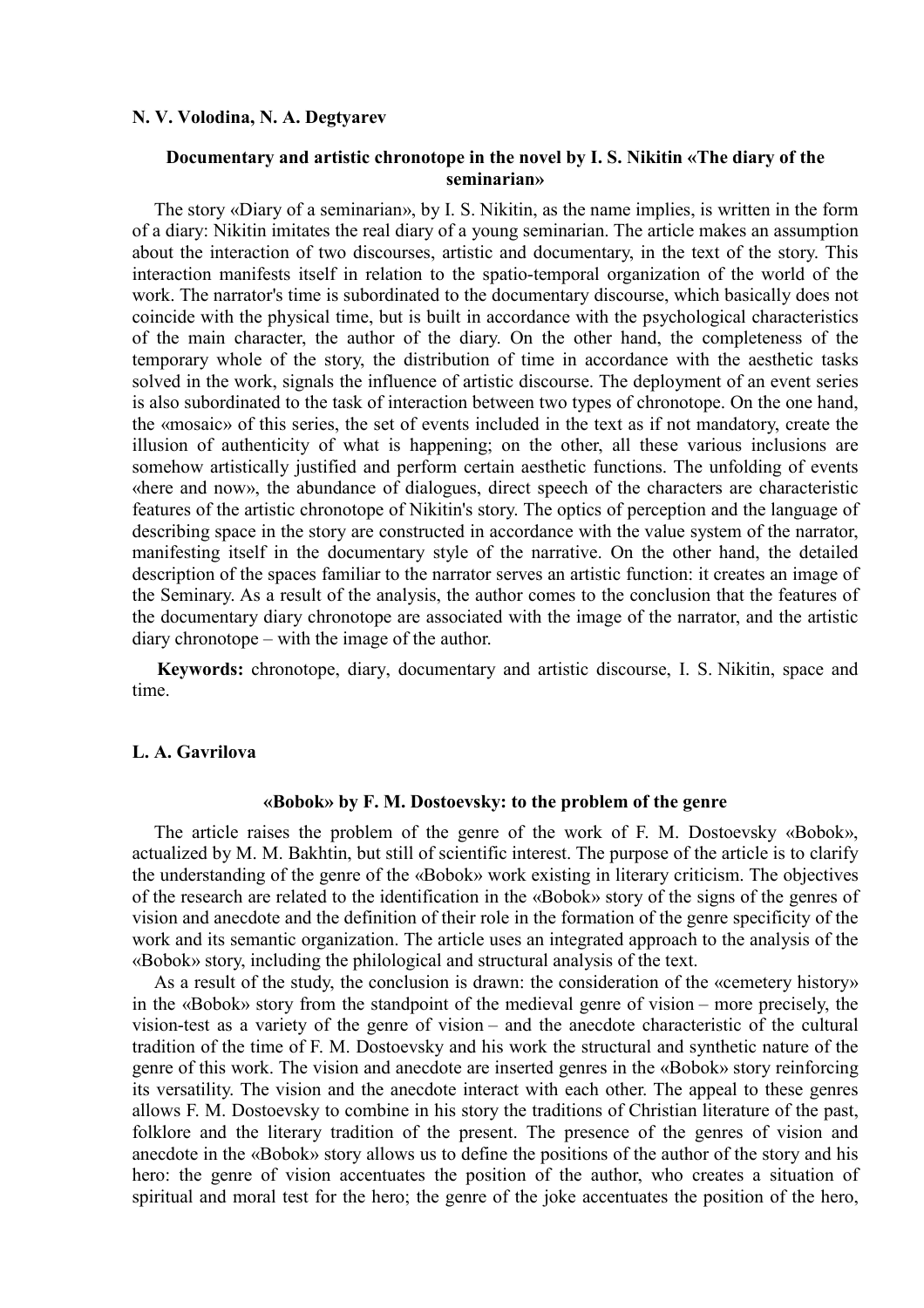who demonstrates his inner ideological, spiritual and moral paradox. The synthesis of genres within the framework of one literary work forms a complex, multi-focus, optics of seeing the world and man.

**Keywords:** F. M. Dostoevsky, «Bobok», «Diary of a Writer», author, hero, genre, story, vision, anecdote.

## **B. V. Kovaliov, V. E. Pugach**

#### **The functional aspect of the zero name in the stories by Vladimir Nabokov**

The article is devoted to the analysis of the functions of the zero name of proper characters in V. V. Nabokov's short prose. The factors are highlighted on the basis of which an attempt can be made to classify zero names in Nabokov's texts. The first factor is the grammatical person from whom the story is told. Particular cases related to narration from the first and third person are analyzed. The second factor is who in the text is the bearer of the zero name: the main character or the minor one? The authors pay special attention to antonomazia as a way of replacing a proper name with a null name. In the course of the study, it turns out that antonomazia can be used as a means of characterizing a character, as well as a reference not to a specific image, but to a certain class. The third factor is the possible taboo of the name as a technique. In the course of the research, two types of tabooing of a proper name are distinguished: religious and sociopsychological. The second part of the article analyzes V. V. Nabokov's story «The Razor» as an example of a text, on the basis of which one can prove the assertion about the polyfunctionality of a null name. The nomination of each character is studied in detail. The authors conclude that the opposition of full and null names plays a key role in building conflict in the plot. Moreover, the opposition of different types of nominations is a technique that determines the structure of the text, its semantic and associative levels. Based on a review of a number of Nabokov's texts and a detailed analysis of «The Razor» story, eleven functions of the zero name of V. V. Nabokov's own characters are formulated.

**Keywords:** functional aspect; proper name; null name; stories by Nabokov; intertextuality; character system.

## **O. L. Tsvetkova**

## **Representation of gender in advertising: strategies, stereotypes, means**

The article discusses the problem of cultural design of gender in modern advertising discourse. The existing and emerging types of gender identity are classified in Western advertising of the second half of the XX century. The dual nature of advertising is noted: on the one hand, it broadcasts the process of forming identity, on the other hand, it formulates the norms of feminism/masculinity. Advertising, being a powerful institution of symbolic power of modern consumption society, has a strong influence on the parameters of identity formation, the public position of the individual, as well as on the wide stratum of cultural and social processes in general. The communicative system of advertising as a means of mass influence, ensures the exchange, storage and accumulation of «collective information», «collective memory». At the same time, the process of layering ideologues and archetypes with both existing in the public unconscious and newly emerging phenomena and situations takes place. In creating genderstratified advertising, techniques such as the use of semantic means of influence are used; creation of a specific design of advertising messages; broadcasting stereotypical emotionally rich images. Advertising hyperbolizes the differences between the sexes and renders stereotypical gender qualities – from the way of thinking of advertising heroes, to manifestations of nonverbal semiotics and paralinguistics. The author concludes that doubts about his own body, its design and representation are a logical result of the general ontological instability of the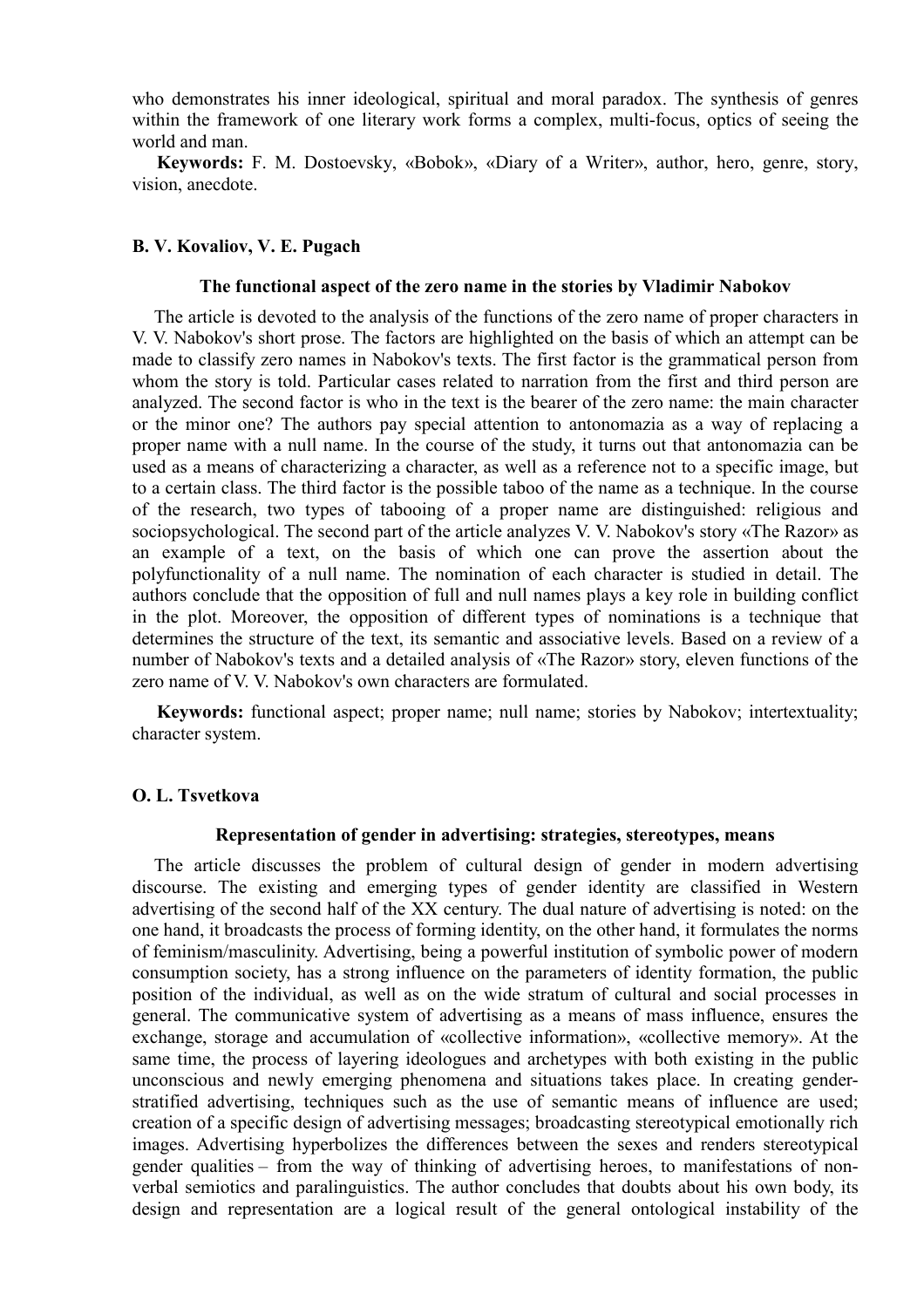postmodern era, in which the original concepts of truth, values, traditions are blurred. Objective advertising has a special role in this.

**Keywords:** advertising, gender, needs, media, ideology, identity, masculinity, feminism, objectification, social construction, stereotype.

### **K. V. Aksenov, I. D. Reshetnikova**

## **Hype in communications of foreign companies in connection with the Black Lives Matter movement**

This article deals with the issue of digital communications of companies representing various areas of activity united by one desire – to try to increase public capital by turning to a specific political process taking place in the United States of America. This is a situation that arose after the murder of African American D. Floyd by a police officer in Minneapolis on May 25, 2020.

The authors of this article see the problem of modern society in those situations where individuals or organizations focus exclusively on pseudo-actions, touching on a particular socially important issue. This means, for example, the simplest posts on social networks, which are not followed by actions, or such actions that create a pseudo-event in the information space. The famous American cartoon «The Simpsons» is a bright example, whose representatives published a message on a social network in support of the Black Lives Matter movement, and then offered information that can be described as creating a pseudo-event related to the voice of characters in this animated series.

The authors of this article studied messages on social networks of more than 70 different foreign companies, evaluated the reaction of the audience, expressed in the number of likes and retweets, as well as the content of these messages. To the deep regret of the authors of the article, a huge number of messages from various organizations were included in the group of pseudoactions, not real ones. The authors believe that the problem of such hype communications is no less serious for modern society than the very problems around which such communications arise.

**Keywords:** digital communications, public capital, social networks, black lives matter, Covid-19, globalization, media.

## **S. V. Karpiy**

## **Medialing and stylistic features of direct television inclusion**

The phenomenon under study as a branch of linguistics and a unique product of speech and cognitive activity is also subject to characterization, linguo-stylistic analysis, because any communication of society is part of speech genres, and for practicing direct inclusion of journalists it is necessary to have the skills to use an oral television text, which is a linguistic organization that attracts attention audience with its anthropocentric nature. It also has a specific style, which completely depends on the composition and construction of media communication, since the quality of an oral message in the context of direct inclusion depends on its logic, connectedness, accuracy and accessibility. Therefore, direct television inclusion, in addition to the creative component, is a complex syntactic and lexical system, which has communicative and functional significance for the scientific and applied environment.

Over the more than twenty years of its development, live broadcasting has not only become a strategic component of air, broadcasting and reporting, but has also generated new dynamic genre forms in television journalism, for example, performance, and this, in turn, has led to the emergence of an important trend in television organizations. Its essence is in relying on the reporter, which led to the emergence of such a concept as «universalism», which modern journalists aspire to in order to cope with all the tasks of television production, and therefore to compete confidently in the labor market.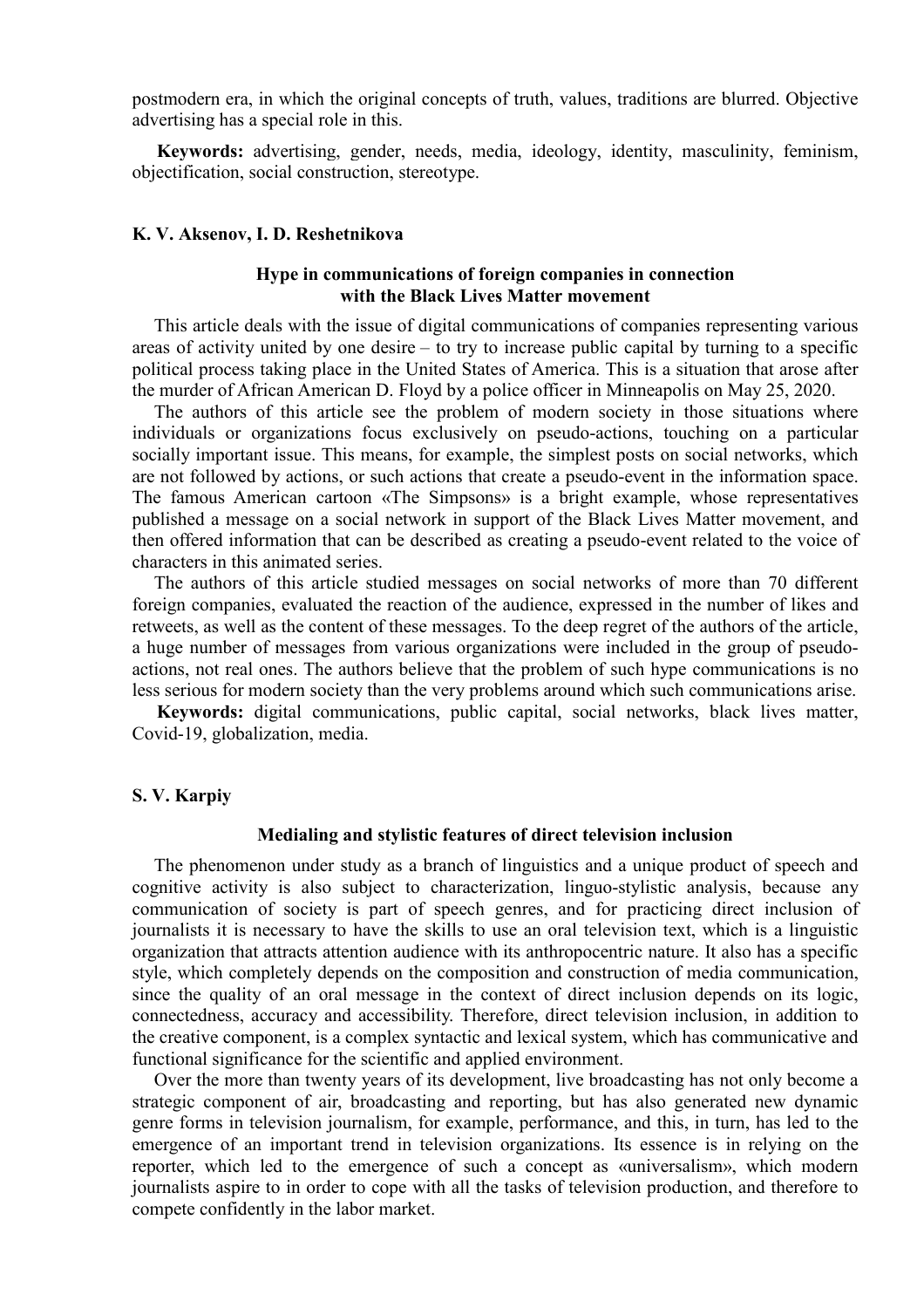**Keywords:** medialinguistics, stylistics, communication, text, vocabulary, direct inclusion, language personality.

## **M. A. Fokina**

### **Language means of folk narrative in the story by A. F. Pisemsky «The tale of the rooster»**

The article presents a philological analysis of the system of linguistic means that determine the stylistic distinctness of the story by Alexei Feofilaktovich Pisemsky «The tale of the rooster» (1865). The purpose of the study is to identify the structural, semantic and pragmatic properties of the textual key elements that create a speech portrait of the narrator, dialogize his story and provide the semantic integrity of the narrative. The study of linguistic techniques and means of stylization of the colloquial speech in a tale is based on the peculiarities of the subject-speech organization in a work of fiction: the convergence of the first person narrator's speech and the storyteller's speech, forming a two-voiced narration; a variety of artistic dialogues that reproduce the folk speech of peasants and district police officers. The pragmatic potential of the analyzed linguistic units is manifested in their active influence on the composition and content organization of the fairy tale narration. The article also examines the key metaphorical images created by the lexico-phraseological and syntactic means. A careful consideration in the analysis is also given to hyperbolic comparative patterns and gradation series, which are expressive characteristics of events and characters' actions. The fictional dialogues are analyzed in detail, revealing the main conflict of the fairy tale narration: the clash of a greedy and hypocritical police officer with the village peasants who seek to avoid the discontent of the authorities at any cost. The key semantic elements combine separate compositional parts of the story into a common narrative space and enhance the dynamics of the action. Dialogization of the narrative monologue is carried out by including the direct speech of the characters and the active interaction of the subject-speech plans of the narrator and the primary storyteller. The comic undertone in a fairy tale narration is created by textual repetitions of different types, parallel syntactic constructions and gradation series, contextual synonymy and antonymy, evaluative vocabulary and phraseology, which forms the emotiveness of a literary text and conveys the irony of the narrator in relation to the events depicted, as well as the changing feelings and moods of a hypocritical police official. As a result of the study of the linguistic features in the story by A. F. Pisemsky «The tale of the rooster», the author of the article brings into focus a system of speech means and stylization techniques that determine the peculiarities of the tale narration and have a high pragmatic potential, as well as explicate the conceptual content of the text and ensure its structural and semantic integrity.

**Keywords:** tale, fairy tale narration, storyteller, first person narrator, speech stylization, popular-colloquial vocabulary, key semantic element, hyperbole, gradation, irony, pragmatic potential.

## **M. A. Droga, N. V. Yurchenko, S. V. Funikova**

## **The linguistic nature of onomatopoeia**

The problem of onomatopoeias as a special lexical group has existed in the language for many decades. Onomatopoeias imitate the sounds of nature, the language of animals, objects of the surrounding world. In the text, onomatopoeia can perform various functions: emotional influence, imitation, as well as the function of language economy. But one of its main functions remains sound imaging. In Russia and China, different language pictures, specific cultural elements and linguistic features are noted. All this confirms the large-scale differences in the sound imitations of both languages, and in various aspects: in the composition of the components, in the functional role, in the meanings. Despite the fact that the differences in the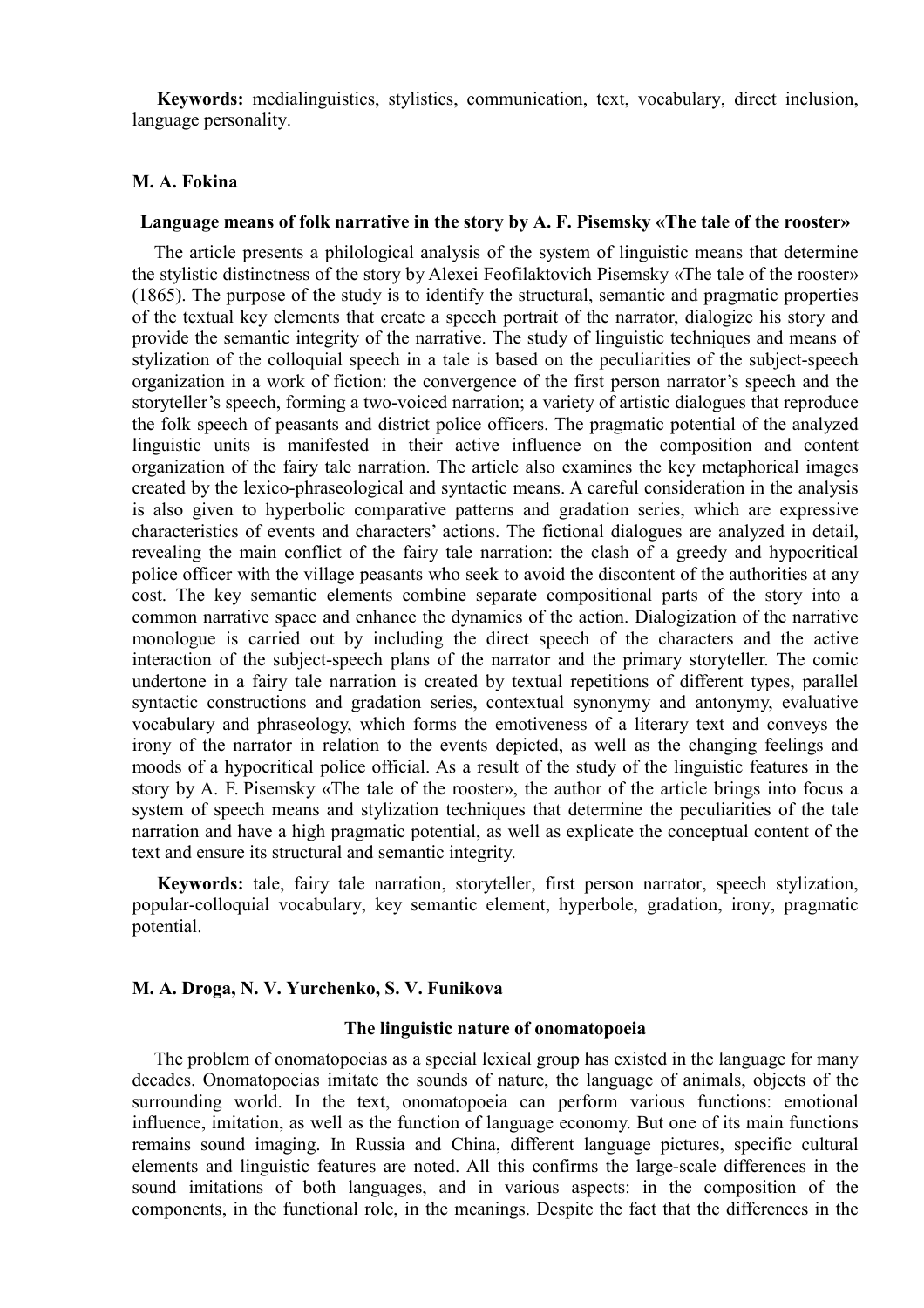phonetic system of Russian and Chinese are quite large, the onomatopoeias and their functions in the languages under consideration have the same features. Onomatopes are an expression of the same emotions, feelings, sounds both in oral speech and in writing. Chinese onomatopes are a graphic copy that attributes us to the actual sounding. This fact makes onomatopoeias in Chinese similar to onomatopes in Russian. The connection of sound and meaning is especially important: linguists study the nature of this connection from different points of view. It is also important to note the difference between sound imitations and similar interjections. Onomatopes are not only part of the system of the Russian and Chinese languages, but are also a progressive link that develops the resources of the language, its word-forming capabilities, as well as the expressive sphere of expression.

**Keywords**: sound; nature; person; onomatopoeias; onomatopes; the Russian language; the Chinese language; interjections.

## **A. E. Pavlova, L. A. Ermakova**

## **Functional aspects of intertextem 'lost paradise' in poetic discourse of the XX–XXI century (based on russian rock poetry)**

The article is centered on the study of poetic phraseology in Russian rock poetry exemplified in songs by famous rock musicians such as S. Namin from the rock group «Tsvety», V. Tsoy from the rock group «Kino», Kipelov from the rock group «Aria», V. Butusov from the rock group «Nautilus Pompilius», S. Surganova from the rock group «Surganova and Orkestr» and others. The purpose of this article is to analyze peculiar qualities of reminiscence quote 'lost paradise' in the poetic discourse of the XX–XXI century in lyric texts of famous rock bands. The objectives of the study are to examine the features of the phraseological unit 'lost paradise' in the individual author's use in the poetic works in which this phraseological unit receives a clearlyfigurative embodiment, as well as to determine the features of verbalization of the concept of happiness through this phraseological unit. The main methods applied in the research are a philological analysis of the text and a structural-semantic method of analyzing language units. The study of the phraseological unit 'lost paradise' within the framework of poetic discourse resulted in the conclusion that poetic phrase 'lost paradise' is often used in poetic discourses among rock performers of the past and present centuries, verbalizing the concept of happiness in different ways. Phraseologiсal units with a 'paradise' component form a phraseological field, which includes such phraseological units as lost paradise, earthly paradise, heavenly paradise, from paradise to paradise, an unknown paradise. These phraseological units come into various systemic connections, i.e. synonymous, antonymic, associative, which allows us to represent the axiological category of happiness in different ways. The axiological connotation of these phraseological units, which arises as a result of revealing the associative-figurative basis of phraseological units, inclusion in the artistic-figurative system, building new contextual connections and relationships, also allows you to understand the author's value guidelines.

**Keywords:** phraseology, poetic discourse, intertexteme, phraseological field, rock music, rock poetry, the concept of «Happiness».

## **E. N. Laguzova**

#### **Descriptive verbal-nominal constructions with causative semantics in modern russian**

The article discusses descriptive verbal-nominal constructions with causative verbal components. The relevance of the study is due to the attention of modern linguistics to the problem of analyticism in the Russian language grammar, the lack of study of the structural and semantic features of analytical constructions with causatives.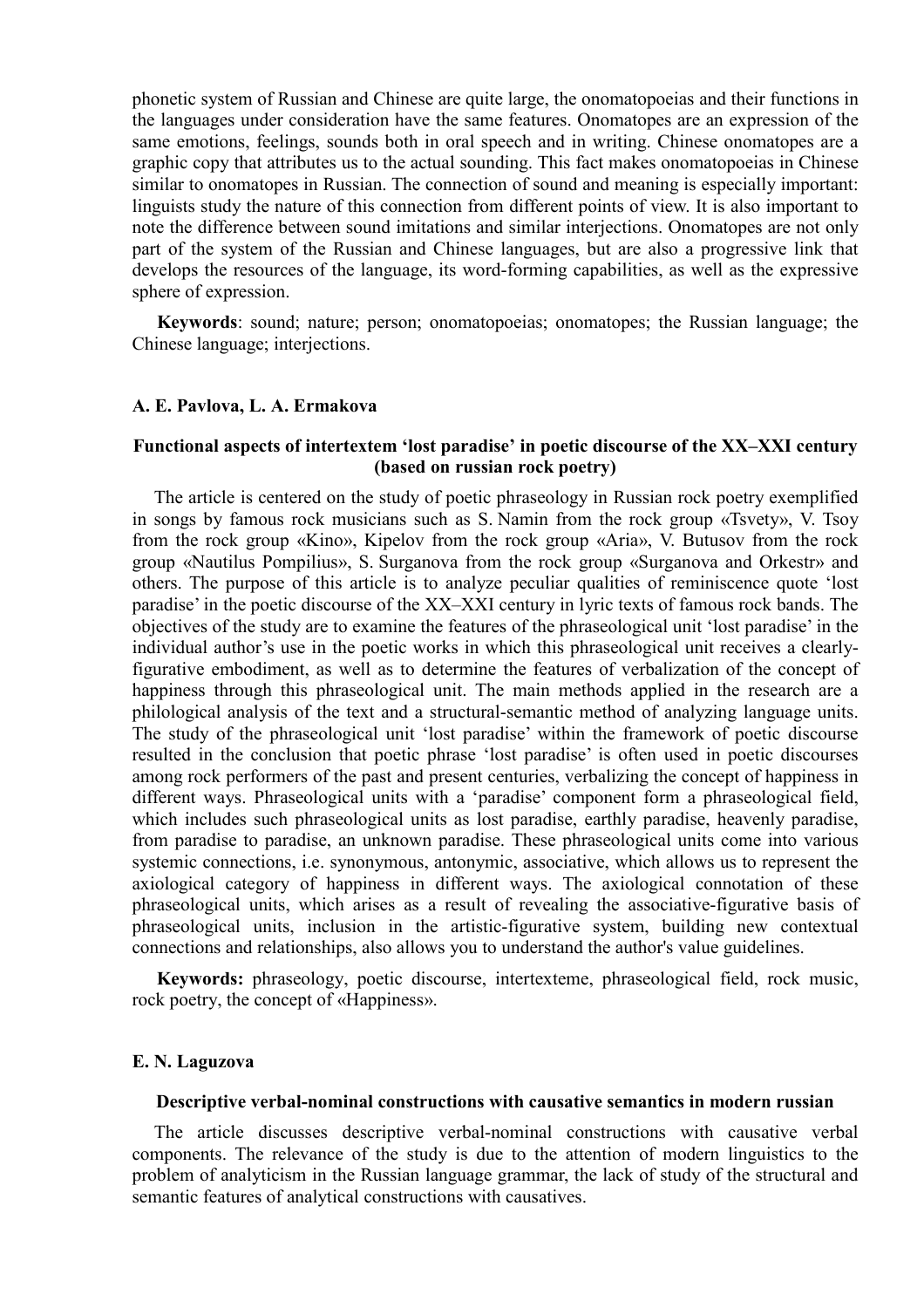The novelty of the work consists in identifying the features of the semantic structure of sentences with causative verbal components.

A feature of causative DVNC is recognized as dismembered semantics. Two varieties of causative constructions formed by descriptive verbal-nominal constructions are distinguished – sentences with arbitrary and automatic causation. The description of statements draws attention to the main semantic components – causative and causable subjects, methods of their formal expression. Differences in the semantic structure of sentences with spontaneous and automatic causation are shown. The purposefulness of causative action in sentences with spontaneous causation and indirectness of influence in sentences with automatic causation are due to the semantic features of the main components of causative statements with DVNC – the causative and causable subject. Constructions with spontaneous causation form polysubject monopropositive, DVNC with automatic causation form polysubject polypropositive structures. The peculiarity of the semantic structure of additional statements of DVNC unpretentious forms – participal – with causative semantics was noted. In sentences with DVNC unpretentious forms, the incentive is mitigated. Additional statements with DVNC form polypropositive constructions.

The development of verbal-nominal constructions with causatives is associated with a tendency to analyticism, characteristic of the modern Russian language grammar.

The materials of the article will be used in lexicographic practice – when compiling a dictionary of descriptive verbal-nominal constructions, in teaching special courses on the problem of nomination.

**Keywords:** descriptive verbal-nominal construction, causative verbs, spontaneous causation, automatic causation, causative subject, causable subject, proposition.

#### **S. A. Popov, K. M. Gerasimova**

#### **Preserving the memory of the Great Patriotic War in the russian onomastic space**

The subject of analysis in this article is the ranks of proper names that have entered the onomastic space of Russia over the past 75 years, in which the memory of the heroes and events of the Great Patriotic War of 1941–1945 has been preserved.

The purpose of the work is to identify the specificity of onomastic units associated with the specified period in the history of our country. The authors of the article suggest calling them heroic toponyms, ergonyms, carabonyms, etc.

According to the authors, the onomastic space of the Russian Federation is currently one of the most reliable types of historical memory of the people, since the names, surnames, and occupations of people who have made a significant contribution to the history of a particular settlement, region or country in overall, as well as the names of historical events. The process of this onomastic nomination is presented as part of the state policy of memory.

The article examines in the aspect of commemoration toponyms, microtoponyms, oikonyms, urbanonyms, oronyms, carabonyms, astronyms, cosmonyms, ergonyms, as well as modern memorial sports events dedicated to the events and heroes of the Great Patriotic War of 1941-1945. The main attention is paid to heroic toponymy, in particular, the specificity of the commemorative nomination in the settlements on the territory of which during the war years hostilities took place (hero cities, cities of military glory, settlements of military valor) are highlighted.

The authors come to the conclusion that reliable information about one of the most difficult periods of Russian history will be reliably transmitted from generation to generation through the onomastic space of Russia.

**Keywords:** onomastic space of Russia, the Great Patriotic War, commemoration, toponymy, oikonymy, urbanonymy, oronymy, airplane name, astronymy.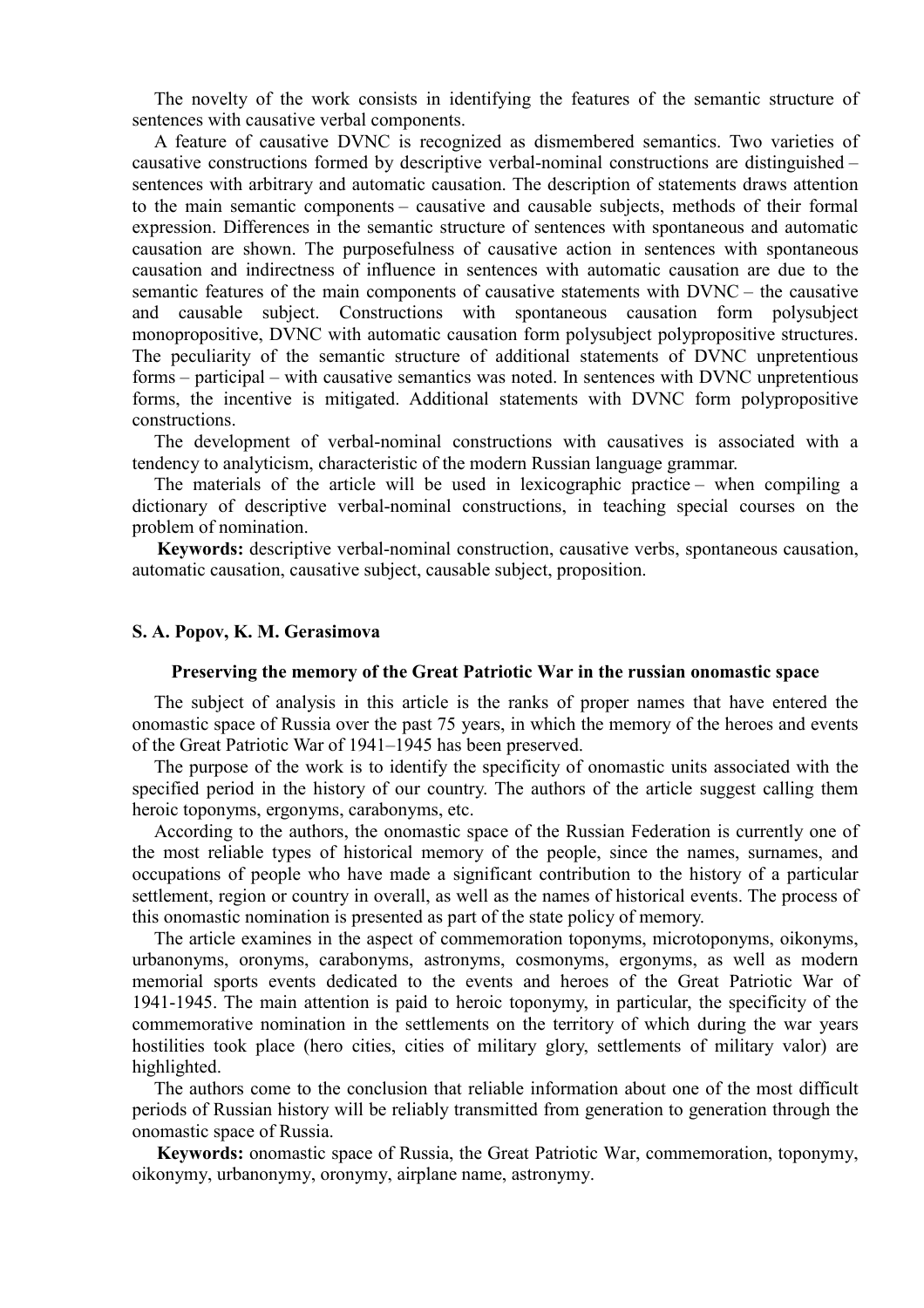## **J. K. Gaponova**

### **Ergonyms on the signs of a provincial city: linguistic and cultural aspect**

The nominative space of a provincial town is the subject of the author's attention in the proposed article. An important aspect in consideration of functioning of signs, posters, and other objects in town space is a linguoculturological aspect meaning the analysis of interrelation of the language environment of the town and its inclusiveness into a sociocultural situation. The article analyzes various terminological designations of the names of urban objects in linguistics: urbanonyms, ergonyms, emporonyms, firmonyms and others. The author, referring to the opinions of well-known onomatologists, focuses the attention on the term ergonym, justifying the need to use it to denote the names of shops and institutions. The rethinking of names, according to onomatologists, actualizes the processes of the sociocultural life of the town associated with linguistic problems including games with graphemes. The work examines the current language process reflected in the language of the provincial town – the use of Cyrillic letters in the names of shops and institutions. The study of the naming trends of the provincial town allowed the author to talk about the cultural value of the names. The updating of Cyrillic letters on signs has become a means for forming the value and meaning space of a provincial town, on the one hand, and the process of creating errors on the other. The article describes linguistic contradictions: combinations of modern borrowings with pre-revolutionary graphics, mixing of graphic styles, processes of Eurolatinisation and retrorization, inconsistent use of graphemes. The author of the article concludes that as a result of rethinking the usual nominations in the spirit of pre-revolutionary design of urban space, a special linguistic and cultural phenomenon of a provincial town is formed, striving during globalization for authenticity and identity, which is perceived differently by citizens.

**Keywords:** onomastics, linguistic horticulture, urbanonym, ergonym, emporonym, Cyrillic, linguoculturology.

## **S. N. Vorobiova**

## **Communication strategies and tactics in the psalms of king David**

In this article, the Psalter of King David, a famous religious and cultural monument, which is considered by us not so much as a collection of prayers presented in an artistic and poetic form, as legal texts depicting a formal trial carried out in the presence of a Judge God, a righteous defender, an accuser, in the role of the psalmist himself, and the accused (sinners violating God's Law To realize the main communicative goal – to attract the Judge's attention, to make him listen and perceive what is said, to motivate Him to carry out the desired action – the author uses communication strategies and tactics used in the judicial process. These include strategies of emotional influence, defence and prosecution, tactics of simulated dialogue, marking, drawing attention to the injured party, raising a rhetorical question, etc. The author's attention is also directed to the analysis of language means, which contribute to verbal expression and form an important part of the linguistic arsenal, as well as on the main ways of their implementation. The material presented in the psalms gives us the opportunity to show the language techniques used to protect and accuse opponents in the pragmasemantic aspect, that is, the established meaning and implementation of language means is carried out in a direct situational context. The analysis was conducted as part of a discourse analysis using a comparative study method, which showed that these rhetorical means have a convincing effect, and the information transmitted through them receives a high truth status. To carry out analytical work, in addition to discourse analysis, theological, sociocultural approaches were also used, allowing us to consider psalms in the context of a certain religious denomination, Orthodox.

**Keywords:** strategy, tactics, accused, defense, religious text, language.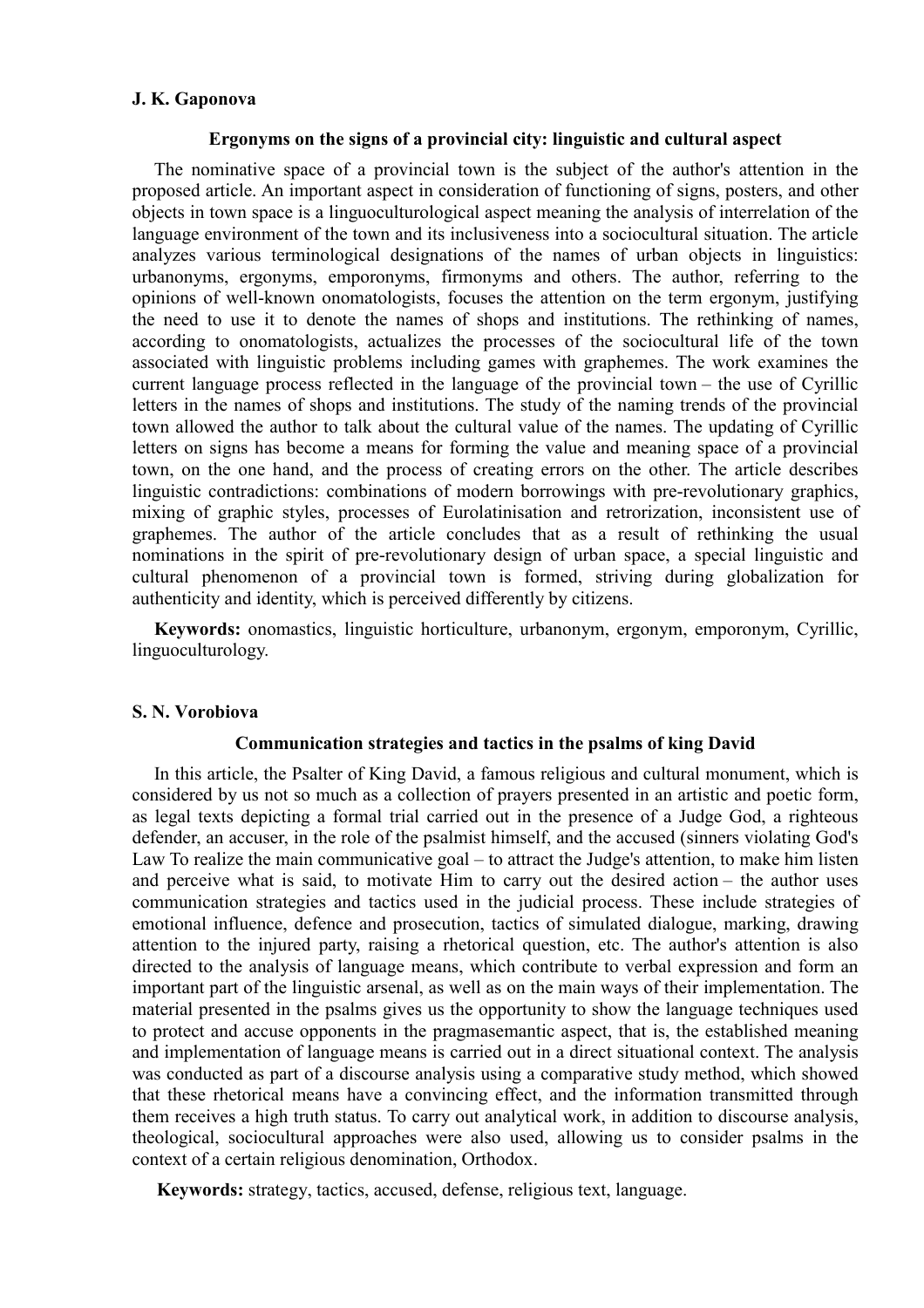### **E. P. Murashova**

#### **Retro as an object of linguistic study**

The article deals with retro as a separate object of linguistic study. Rapid informatization and digitalization raise demand for the «aesthetics of the past», which results in promotion of the values of old times in mass culture. The growing popularity of retro necessitates studying retro from different perspectives, including the linguistic one. At present the phenomenon of retro is insufficiently covered in linguistics, therefore, one needs to specify the linguistic status of retro and develop corresponding terminology. In the present paper an attempt is made to formulate a definition of retro relevant to further linguistic study of retro. Having made an overview of approaches to retro in marketing, art and design, axiology and linguistics, the author differentiates between similar terms like «retro», «stylization», «nostalgia», «antiquity» and «vintage» and suggests two understandings of retro – a broad understanding and a narrow one. The former treats retro as a linguo-cultural concept, a complex hybrid phenomenon bringing together verbal and non-verbal means of manifesting the past, the present and the future to evoke nostalgia and create new cultural knowledge. The latter presupposes that retro is a number of means of verbalizing the past and a structural and meaningful unit of discourse, connecting the past, the present and the future. Either of the understandings facilitates a promising direction in linguistic research into retro. Special attention is paid to the axiological dimension of retro, i.e. its ability to manifest the main eco-humanitarian values – physicality, subjectivity and spirituality, hence, the feasibility of an axiological approach to retro.

**Keywords:** retro, information detox, past, stylization, nostalgia, antiquity, vintage, values of the past, ecohumanities, retrospect, retronymy, linguo-cultural concept.

## **O. V. Lukin**

## **«German grammar» by Jacob Grimm and school german grammar books in the nineteenth-century Germany**

The article is devoted to the place of J. Grimm's «German grammar» among school German grammar books of the XIX century Germany. The work that appeared at the beginning of the century opened a new page in the history of linguistics – the development of comparative historical language study and the formation of linguistics as a science. The paper provides information on some of the most important German grammar textbooks in Germany of the XIX century, used in secondary schools. They were grammar books by J. Ch. Gottsched, J. Ch. Adelung, J. Ch. A. Heyse, J. G. Radlof, S. G. A. Herling, F. J. Schmitthenner, M. W. Götzinger, etc. The author of the article compares J. Grimm's «German grammar» with the abovementioned grammar works of that time and puts forward a hypothesis that in the XIX century Germany there appeared an opposition between scientific approach to grammar and that of school grammar books, which, according to the author, reflects dramatically different goals set by both sides. Unlike school textbooks which task is to consistently initiate students into the system of their native language, often on the basis of the matrix created by Alexandrian grammarians, scientific grammar is based on the results of linguistic research and seeks to answer questions about language phenomena. J. Grimm rejected any normative grammar based on logics, that resulting in the aversion on the part of the pedagogical community. Nevertheless, the publication of «German grammar» resulted in appearance of German language textbooks the writers of which tried to build their work on the basis of Grimm's work, thereby contributing to the popularization of the ideas of the great linguist both among the pedagogical community and the students (A. F. H. Vilmar and K. A. J. Hoffmann).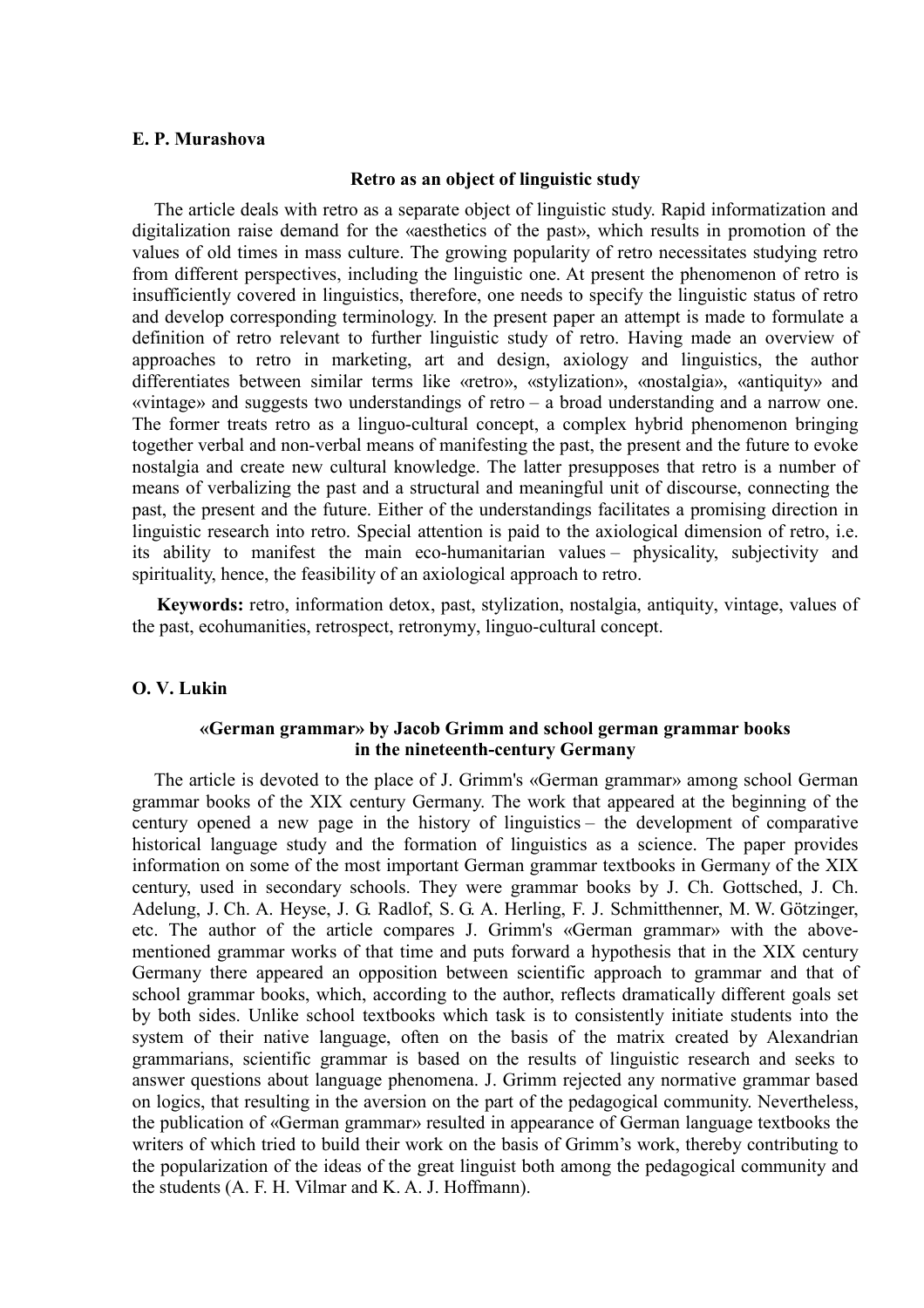**Keywords:** linguo-historiography, linguistics, scientific grammar, school grammars, J. Grimm (4.01.1785–20.09.1863), Germany, XIX century.

## **G. N. Chirsheva, P. V. Korovushkin, N. S. Mushnikova**

## **Metalinguistic and metacommunicative statements of bilingual children**

The present study aims to explore the metalinguistic utterances that accompany language choice, code switches, and express the attitude to them in the speech of two bilingual siblings within a Russian monoethnic family (all family members represent the same ethnic group and the same culture and are native speakers of the same language). These children have been simultaneously acquiring Russian and English since their first month of life. The bilingual strategy used in this family is «one parent – one language»: mother and her relatives speak Russian to the children, while the father and his parents interact with the boys in English. When the children participate in bilingual communication, they frequently have to switch between the two languages (codes), which stimulates their reflections on languages, interlocutors, and bilingual speech. Such communicative situations make the children produce metalinguistic and metacommunicative utterances in each of their languages. Studying these utterances in structural, semantic, and pragmatic aspects, the authors evaluate the children's metalinguistic competence and the ways it is related to the development of their bilingualism. The results of the research show that the language chosen for metalinguistic utterances can demonstrate its dominance in the development of non-balanced bilingualism. At the same time, it serves as one of the indicators showing how the children develop their metalinguistic activities. The authors argue that the growing dominance of Russian does not prevent the children from preserving a positive attitude to English as the «weak» language in their bilingual repertoire.

**Keywords**: childhood bilingualism, Russian, English, language choice, code switches, metalinguistic utterances, attitudes to languages.

### **T. F. Bogdanova, E. I. Boichuk**

# **Basic theoretical problems related to the concept of text tonality**

The undertaken research is devoted to the analysis of the concept of text tonality in modern linguistics. The article discusses the definition of the concept of tonality in Russian, English, French and Chinese dictionaries. In studies on the linguistics of the text, the concept of tonality is defined as a category in which the emotional-volitional attitude of the author of the text is reflected. Within the framework of the cognitive approach, it is considered as a complex category in which the determined tonality of the text depends not only on the speaker's personality, his individual understanding of the subject of speech (associations and assessment of the subject), but also on his level of culture, emotional mood. Over the past 20 years, the concept of sentiment has been actively used in the field of computational linguistics, in international research on automatic text analysis. The term «tonality» (or «sentiment») refers to the emotional assessment expressed in the text. The interpretation of this concept is directly related to the emotional component. It is quite logical that the emotive function of language is distinguished in linguistic literature, the purpose of which is to implement a specific form of emotional communication of people. So, the concepts of tonality and emotivity come into close connection with each other, but nevertheless they cannot be considered identical, since tonality as a category of text is a broader concept than emotivity. This is due to the fact that tonality has some polarity, while emotivity is represented by a palette of emotions and can refer the text to either a positive or negative tonality.

**Keywords**: tonality, emotiveness, sentiment, text, category, subjectivity.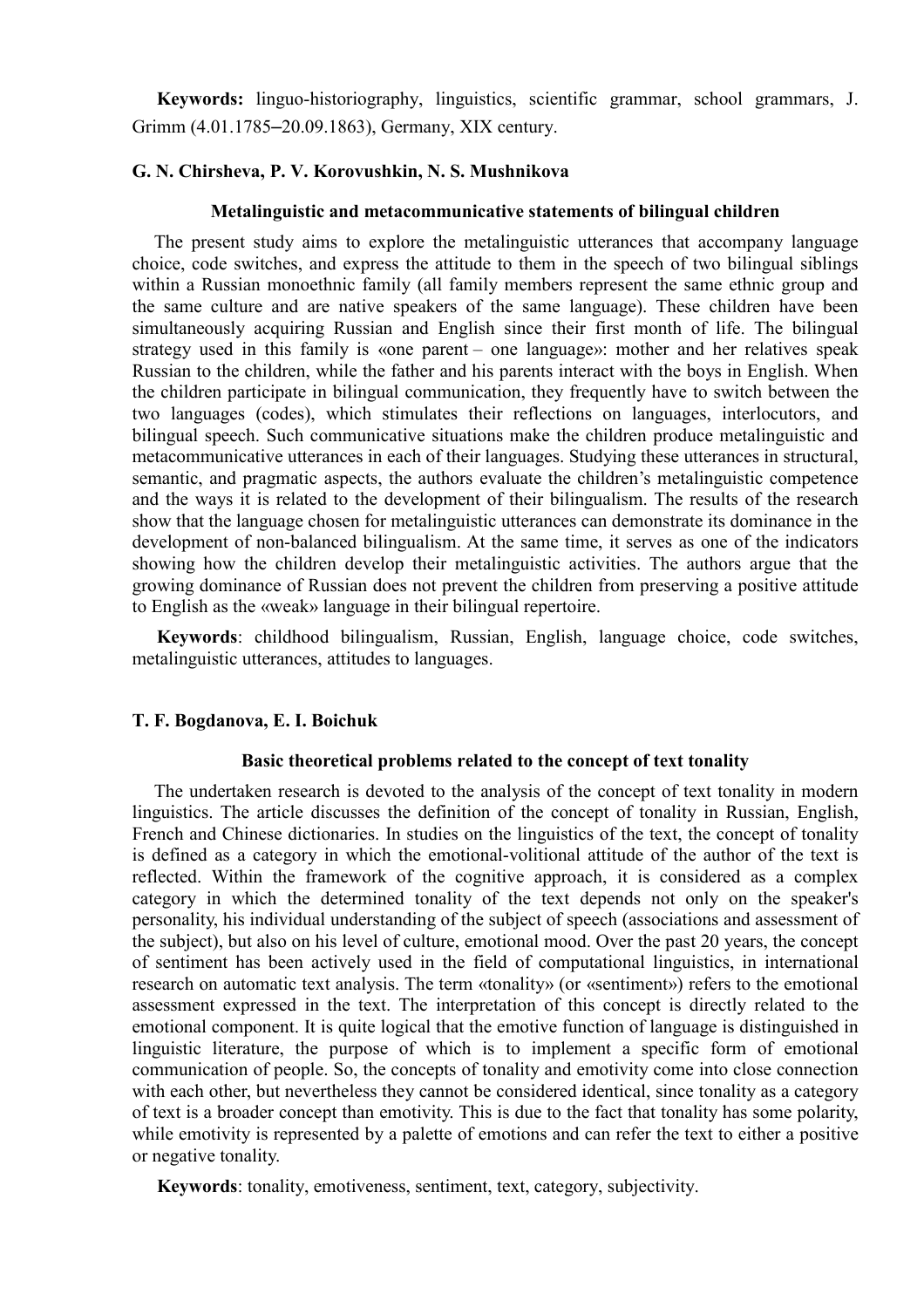### **E. V. Shliakhtina**

### **Reduplication in literary prose (based on the works of british and american writers)**

The article deals with the question of studying such linguistic means as reduplication in English literary prose. The paper contains a definition of the phenomenon as well as several classifications of reduplicatives based on formal-structural, compositional and some other principles. The article states that reduplication can be found in texts of different genres, for instance, in poetic, advertising and journalistic ones. However, it emphasizes that reduplication is significant when a piece of literary prose is created because it allows to highlight contextually important information and to show the shades of meaning. With the help of a continuous sampling method the examples of reduplicatives were picked from the works of british and american writers of XIX–XXI centuries. They were chosen on the basis of the principle: two or more units of content correspond to one unit of expression. The study contains the analysis of the following: a number of full, partial and divergent reduplicatives, a number of components in a reduplicative, its part of speech and topic, the way it is spelt and if it has any connotation. The results of the research show that in most cases the reduplicatives are nouns that contain two components. Many of them are pejorative. The majority of the reduplicatives are hyphenated as this is the most codified way of their spelling. The topics of the examples under study are quite various. Special attention is paid to author-individual reduplicatives. They make a piece of literary prose unique and help the writer to creatively implement his or her idea. The data prove that reduplication is a popular linguistic means when creating literary prose in English.

**Keywords**: English language, literary prose, reduplication, types of reduplication, reduplicative, repetition, onomatopoeia.

### **N. A. Khrenov**

## **Transformation of civilizational identity in Russia at the turn of the XX–XXI centuries: from westernization to eurasianism**

In the previous publication from the possible series of articles on the transformation of collective identity in Russia, the issue of external factors affecting this transformation was considered. These factors are understood by the author of the article as relationship of Russia, on the one hand, with America, and, on the other, with China. The purpose of this article is to understand the current transformation of the civilizational identity of Russia, the vector of which is defined as the movement from westernization to eurasianism. Russia passed the stage associated with Westernization at the stage of history that is called the Peter's Empire. In the twentieth century and especially in its second half, Russia enters the stage of Americanization. After all, America during this period becomes one of the leaders in world history. Russia did not have time to survive this next stage, when the situation in the world began to change as a result of the strengthening of the Chinese civilization in the world. So, in our time, the idea of Russian scientists, emigrant – Eurasians, who proved that Russia does not represent the Romano-German region, but the Eurasian region, no longer seems utopia. It is clear that changes in the world can only contribute to the transformation of Russia's collective identity. From this point of view, it is certainly no «third Rome». Its «registration» should be sought in the East, which was done, for example, by O. Spengler. Appealing to the films of M. Antonioni, O. Iosseliani and others, the author is trying to trace such changes in various civilizations, including in Russia. The topic will be continued in subsequent publications of the series that has been begun.

**Keywords:** Russia, America, China, civilizational identity, collective identity, Danilevsky, Soloviev, Spengler, Gumilev, Toynby, Antonioni, Iosseliani, Westernization, Americanization, Eurasianism, civilizational paradigm, historical memory, passionarity.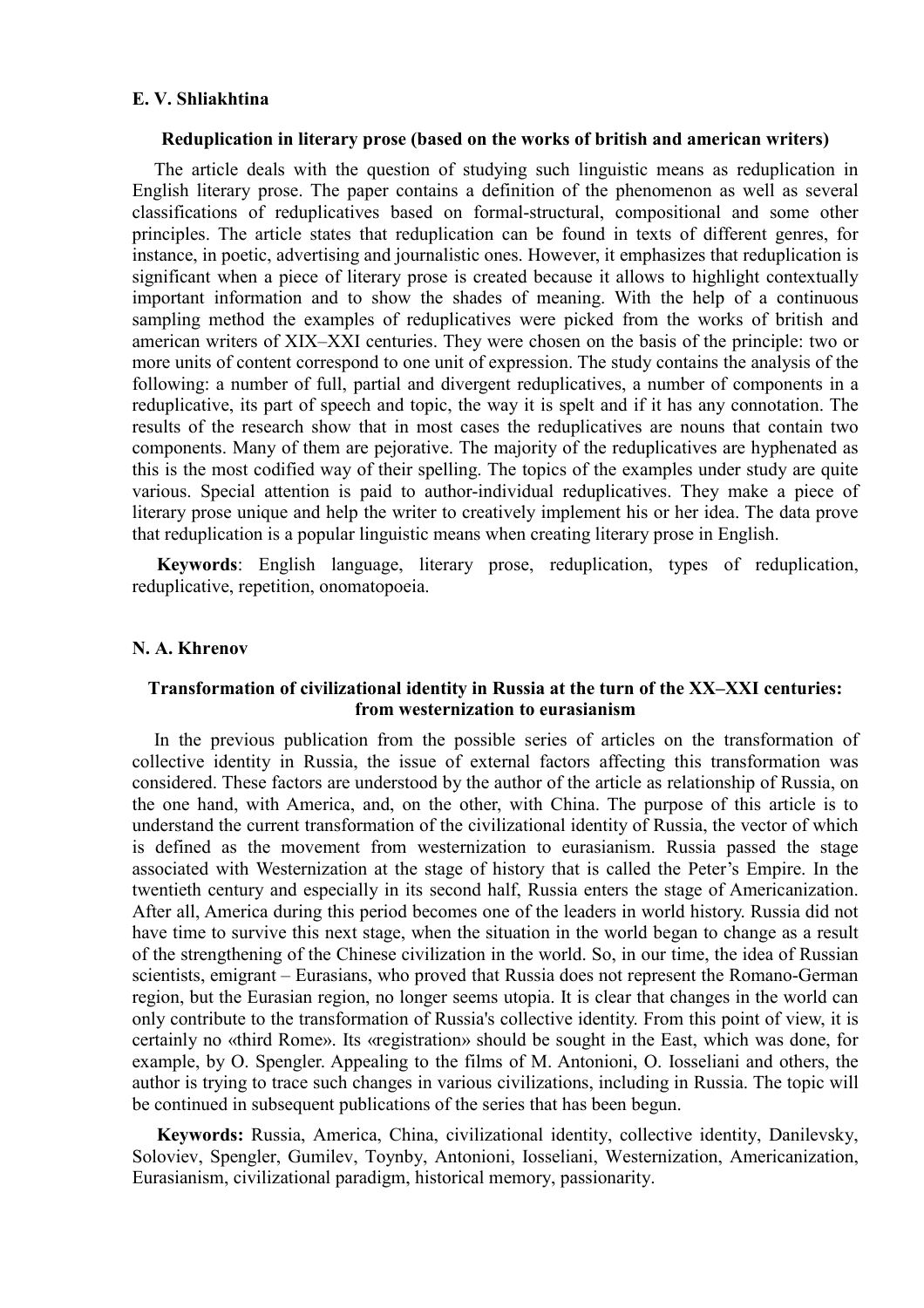### **S. A. Nikolsky**

## **Nikolai Ostrovsky: «a place in the iron battle for power». Russia on the eve and after October. Article two**

To reveal the theme of Russia after October, 1917, Nickolai Ostrovsky's book «How steel was tempered» is one of the most significant. In it, in its purest form, there is a portrait of an ideal revolutionary – a Bolshevik, merciless not only to the enemy, but to himself and others as well, a man, from whom, according to the poet's figurative expression, there could be made the strongest nails in the world. The book was enthusiastically received by the thirteen million army of party members and Komsomol members. For some, Pavel Korchagin was an ideal to emulate, for others – an image that reinforced their own myths about past heroic deeds, allowing them to settle warmly in the present. For the authorities, the story, cleared by censorship from the Bolshevik democracy of the first years, was an artistic forerunner of the future Stalinist «Short course of the AUCP history».

One of the most thoughtful Soviet literary critics, Leo Anninsky, considered the story to be a story about people «engaged to an idea». In a sense, this is true. However, the engagement prevented both Ostrovsky and his Soviet interpreter from seeing the real historical process in its tragic depth and contradictions. For the hero Pavel Korchagin, there are neither the beginnings of Stalinist totalitarianism, nor the tragedy of a collectivized, starving village. Living as if out of time, he preaches the same thing – a class struggle that never fades for a moment. It seems that the fire of struggle will be extinguished and the hero's life will be interrupted. In fact, this is not allowed to happen: the constant intensity of the class struggle, which, as Stalin said, will grow more and more as we move towards socialism, is the secret of Soviet totalitarianism, represented and justified in an artistic form by Nikolai Ostrovsky.

**Keyword:** Russia, October, revolution, Bolshevism, totalitarianism, heroism, fanaticism, man, party, Komsomol, people.

## **T. I. Erokhina**

# **Transformation of feminine stereotypes in soviet culture in the beginning of the twentieth century**

The article examines the cultural projects of the new personality presented in the national culture of the Silver age and the Soviet culture of the first post-revolutionary decade. The analysis of the concept of a new person is given through feminine stereotypes, which in the culture at the turn of the XIX–XX centuries had ontological significance. The author focuses on the transformation of strategies of behavior expected from women, which were in demand in the culture of Russian symbolism and Soviet culture of the early twentieth century. The article identifies the main feminine images that have developed in Russian culture, and also presents the evolution and formation of new feminine stereotypes based on the analysis of theoretical texts and socio-cultural practices of poets and public figures at the turn of the XIX–XX centuries. In the course of the research, the genesis and evolution of feminine stereotypes in symbolist projects were comprehended, and the feminine images presented in the life-creation of Z. Gippius were analyzed. The main trends in the synthesis and removal of binary oppositions of masculine and feminine principles, as well as the ideas on the ambiguity and uncertainty of images of femininity are noted. The author focuses on the life-creation of Z. Gippius, who created original and popular in the future in the history of culture feminine stereotypes. When referring to the soviet period, the author notes the features of continuity and new trends in the formation of female stereotypes associated with ideological attitudes and the need to create new cultural patterns. Referring to the theoretical works and life-making of A. Kollontai, the author emphasizes the genetic connection of feminine stereotypes created in the culture of symbolism with the new concept of women of the Soviet period, and also notes the new attitudes of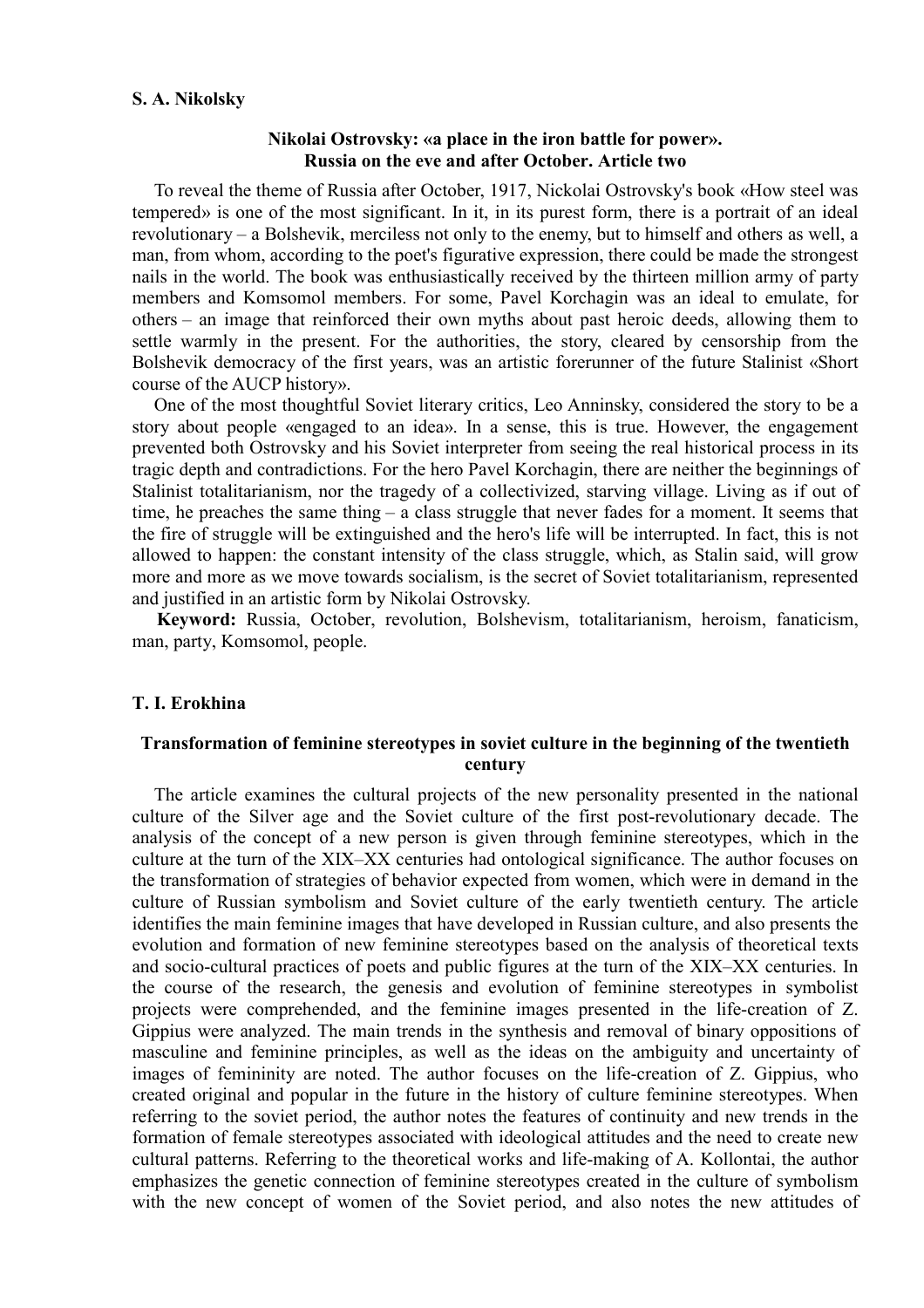revolutionaries associated with the cult of collectivism and the need to return the binary oppositions of the feminine and masculine in culture, represented at a new level.

**Keyword:** soviet culture, symbolism, feminine, masculine, stereotypes, gender, everyday life, transformation, binary opposition.

## **E. E. Lyakh**

#### **Problems of cultural self-identification of yazidis in modern Russia**

The article deals with the problems of religious and cultural self-determination of the Yazidis. Currently, a large number of representatives of this people live on the territory of modern Russia. Their distinctive feature at this stage is the desire to revive their culture, restore lost knowledge. This fact updates the issues of this work. The present article attempts to analyse the complex issues of ethnicity of this people, their attitude towards other peoples, issues in identification of the language, time and place of religion emergence. The problems of preserving and recording sacred texts («Kavla» «Jilve» («Shine» or «Book of Revelations»), «Mashafe Rush» («Black Book»), their content, which determines the essence of the religious teachings of the Yazidis are difficult. Being a complex, syncretic spiritual phenomenon, Yazidism asked and keeps asking both researchers and its carriers many problems. Their significant number is associated with the antiquity of religion, the closed nature of its teachings, but most importantly with the longstanding oral tradition of transmitting religious and cultural heritage, the guardians and bearers of which were not all Yazidis, but the Yazidi clergy – pirs and sheikhs. Works are the cornerstone materials of recently published sacred texts of Yazidi and also the articles and monographs devoted to questions of the yazidism and belonging to such famous researchers – to Yazidi as H. Omarkhali, D. Pirbari, K. Amoev, T. Avdoev, A. Avdal and also to some spiritual heads of Yazidi, such as pir A. A. Daleyan, D. R. Polatov and others. This makes it possible to consider a whole range of controversial problems from the inside, through the eyes of the Yazidis, compare their points of approach to solving the most controversial problems of Yazidism.

**Keywords:** religion, Yazidism, «Sharfadin», «Jilwe», «Mashafe Rush», «Kavly», Lalesh, Malaki Tause, Sheikh Adi, «Karafurkan», monotheism, polytheism.

### **L. А. Yakusheva**

## **Actualization, mythologization and transformation of the literary hero: the Stirlitz phenomenon**

Conceptualization of artistic actions of the last XX century is a natural and logical process. In the cultural studies discourse of the Soviet cultural typology we can see a sustained interest in educational problems based on visualized acts of a semiotic and semantic range, which are defined through the cultural context of the epoch. The most recognizable sign-index of the 1970s (in terms of time, ideological system and Soviet mentality) is Maxim Isaev-Stierlitz. On the one hand, this is an image which artistic value was questioned even when it had appeared. On the other hand, mass popularity turned Stierlitz in a precedent phenomenon, and the consideration of canonization conditions inspired this research.

The article continues the author's series of publications dedicated to «homo soveticus» and the phenomena of the Soviet era – communal apartments, shop lines, summer cottages.

The author, based on her intuition and also on the synthesis of cultural and literary analysis, actualizes resources of myth-based criticism and history of memory, and reconstructs one of the most popular myth-images in literature and cinema of the second half of the XX century – the image of the popular Soviet spy. The research focuses on the reasons of Stierlitz's mass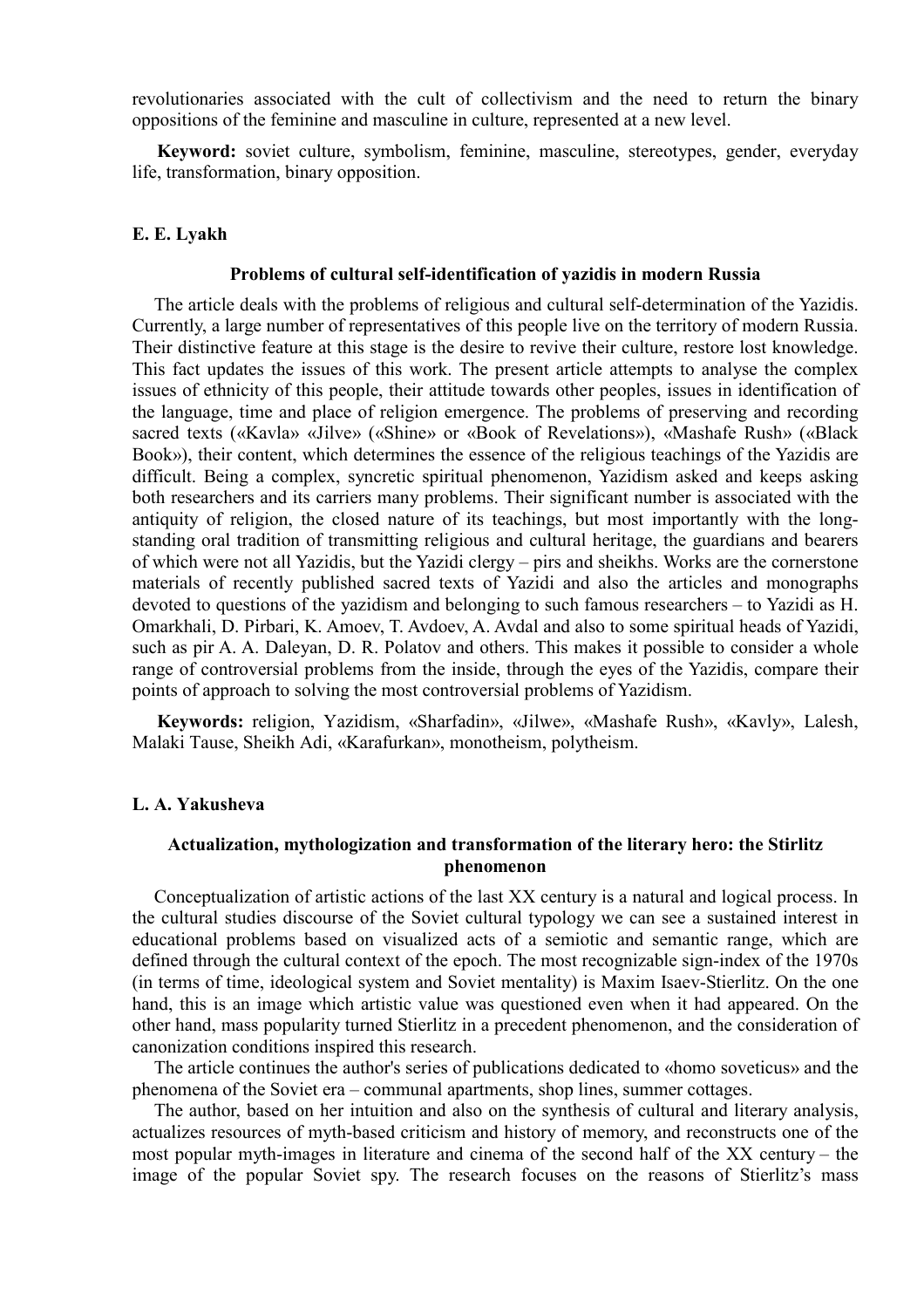popularity, archetypal qualities of this character, and its perception by difference cultural generations. The author analyzes vectors of this character's mythologization.

**Keywords:** soviet literature, Soviet war films, Soviet secret agent, I. Semionov, T. Lioznova, V. Tikhonov, Stierlitz, superhero.

### **R. V. Razumov**

## **The process of renaming objects in the Russian Federation in the 1990-2000-s as a special socio-cultural practice**

The purpose of this article is to analyze the process of renaming objects as a special sociocultural practice. By renaming, the author means a kind of artificial nomination manifested in the replacement of one name of his own by another under the influence of extranomastic factors as a result of the adoption of a special nominative act by the executive or legislative body. The article noted that in addition to the term renaming, the terms *renomination* or *renaming* have now been used. The renaming of objects was first considered on the material of name changes in 26 cities of the Russian Federation, which occurred in the 1990–2000s. The author notes that the main difficulty in changing the name is the negative reaction of society to any proposal to eliminate the usual name. Another difficulty is due to the fact that the new name should fit organically into the already existing urbanonomic environment. The main part of the article contains an analysis of three real urbanonymic practices of renaming objects used in the 1990–2000s: the return of historical names, the creation of urbanonyms that form a regional identity, and unofficial or temporary renaming of objects. The author notes that these urbanonymic practices largely continue the traditions laid down in the Soviet era and based on a memorial nomination, perpetuating the memory of a person or historical event. A distinctive feature of many urbanonyms of the post-Soviet era was their use to form the regional identity of citizens. This is served not only by new memorial urbanonyms, but also by many pre-revolutionary urbanonyms returned to the post-Soviet era. Obviously, the further appearance of such names contributes to the formation of a local city text.

**Keywords:** sociocultural practice, urban onymic space, renaming, official urbanonym, memorial, motives of nomination.

## **N. A. Didkovskaya, S. P. Bertova**

## **Modern cinema as a reflexive field of ambiutopism**

The relevance of the study is justified by several points. First of all, it lies in the fact that the topic of ambiutopianity, as well as separately utopia and dystopia, is an eternal philosophical issue, reflected in social practice. The desire of some to live in an ideal society and the denial of such an opportunity by others demonstrates the eternal clash of radical doctrines of the existence of society, which are reflected in ambiutopic cinema. It is also relevant that the phenomenon of ambiutopicity is considered in its cinematic refraction, and today cinema is one of the soughtafter forms of art that characterizes it as an important component of the everyday, real world.

The process of complicating the genres of utopia and dystopia in cinema and the emergence of a new genre of ambiutopia, in which an ambivalent combination of utopianism and dystopianism are achieved, charged with all their pros and cons, is traced. Formulated and studied are the typological features of anti-utopia such as: pseudocarnival, the hero's eccentricity, the ritualization of life and its destruction, ideological and semantic allegoricality.

**Keywords:** utopia, dystopia, ambiutopia, cinema, N. Berdyaev, The Matrix, Black Mirror, The Lobster, The Circle.